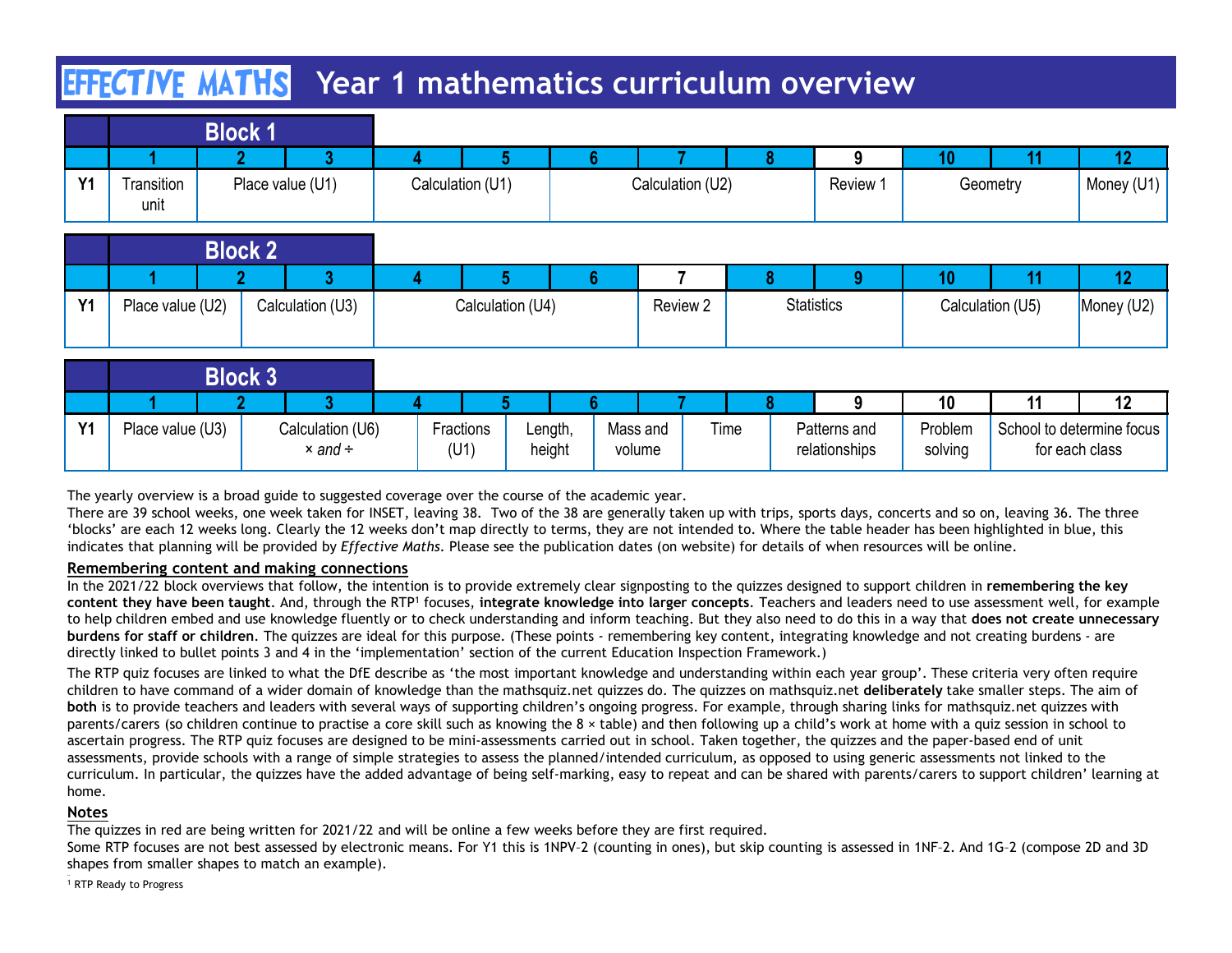# Year 1 mathematics curriculum

|    |                                                     | <b>EFFECTIVE MATHS</b>                      |                                                   | Year 1 mathematics curriculum                                                                                                                                                     |               |                                                                                   |                                  |
|----|-----------------------------------------------------|---------------------------------------------|---------------------------------------------------|-----------------------------------------------------------------------------------------------------------------------------------------------------------------------------------|---------------|-----------------------------------------------------------------------------------|----------------------------------|
|    |                                                     | <b>Block 1</b>                              |                                                   |                                                                                                                                                                                   |               |                                                                                   |                                  |
| Y1 | Transition                                          | $\overline{\mathbf{z}}$<br>3<br>Place value | 5<br>Calculation                                  | 6 <sup>1</sup><br>Calculation                                                                                                                                                     | 9<br>Review 1 | 11<br>10<br>Geometry                                                              | 12                               |
|    | unit                                                | (U1)                                        | (U1)                                              | (U2)                                                                                                                                                                              |               |                                                                                   | Money<br>(U1)                    |
|    | [1] Counting<br>to ten                              | [1] Reading and writing<br>numbers [a]      | [1] Number bonds for 5<br><b>E</b> ☆MQ            | There are 5 RTP quizzes linked to this<br>unit, so 3 weeks is allocated.                                                                                                          |               | [1] Identifying 3-D shapes                                                        | $[1]$<br>Recognising             |
|    | [2] Counting<br>$\sqrt{10}$                         | $[2]$ Reading and writing<br>numbers [b]    | $[2]$ Number bonds for 6<br><b>DMQ</b>            | [1] Subtracting from 5<br>$[2]$ Subtracting from 6                                                                                                                                |               | [2] Identifying 2-D shapes<br><b>ARTP 1G-1</b>                                    | coins                            |
|    | [3] Ordering<br>numbers                             | [3] Reading and writing<br>numbers [c]      | [3] Number bonds for 7<br><b>DMQ</b>              | [3] Subtracting from 7                                                                                                                                                            |               | [3] Creating 2-D shapes<br>(cutting out and drawing)                              | Recognising<br>coins ☆MQ         |
|    | from $0-20$                                         | [4] Counting forwards in                    | [4] Solving problems                              | $[4]$ Subtracting from 8<br>[5] Subtracting from 9                                                                                                                                |               | [4] Shapes around us and<br>patterns with 2-D shapes                              | $[3]$ The value<br>of coins to   |
|    | $(4)$ One more twos [1]<br>for numbers<br>from 0-20 | [5] Counting forwards in                    | involving number bonds<br>from $5 - 7$            | [6] Subtracting from 10<br>[7] Solving problems with numbers to 10                                                                                                                |               | [5] Patterns with 2-D and 3-<br>D shapes                                          | 10 <sub>p</sub><br>[4] The value |
|    | [5] One more                                        | twos $[2]$                                  | [5] Expressing the same<br>addition sentence in   | [8] Number bonds for 4 and 5 and related<br>facts (revision)                                                                                                                      |               | [6] Positions                                                                     | of coins to £2<br><b>DMC</b>     |
|    | or less for<br>numbers<br>$from 0-20$               | [6] Counting backwards in<br>twos           | different ways<br>[6] Number bonds for 8          | [9] Number bonds for 6 and 7 and related<br>facts (revision)                                                                                                                      |               | (Eg: front, behind, top,<br>bottom, above, below,<br>near/close, far, around etc) | [5] Solving<br>problems          |
|    |                                                     | [7] Identifying and<br>representing numbers | <b>OMC</b>                                        | [10] Number bonds for 8 and 9 and<br>related facts (revision)                                                                                                                     |               | [7] Movements                                                                     | (addition)                       |
|    |                                                     | <b>⇔MQ</b><br>[8] Comparing and ordering    | [7] Number bonds for 9<br><b>¢MQ</b>              | [11] Number bonds for 10 and related<br>facts (revision)                                                                                                                          |               | (Eg: forward, backward, up, [6] Solving<br>down, inside, outside)                 | problems<br>(subtraction)        |
|    |                                                     | numbers                                     | [8] Number bonds for 10<br><b>OM</b> ⇔            | <b>☆ RTP 1NF-1←</b><br>There are 3 RTP quizzes on number bonds to 10<br>and related facts. It may be worth assessing                                                              |               | [8] Turns<br>(Eg: whole turn, half turn)                                          | <b>DMC</b>                       |
|    |                                                     |                                             | [9] Solving problems<br>involving number bonds to | children at this point - and returning to these<br>assessments again as the year moves on.<br>$\Leftrightarrow$ RTP 1AS-2 $\leftarrow$<br>There are 2 RTP quizzes lined to 1AS-2. |               |                                                                                   |                                  |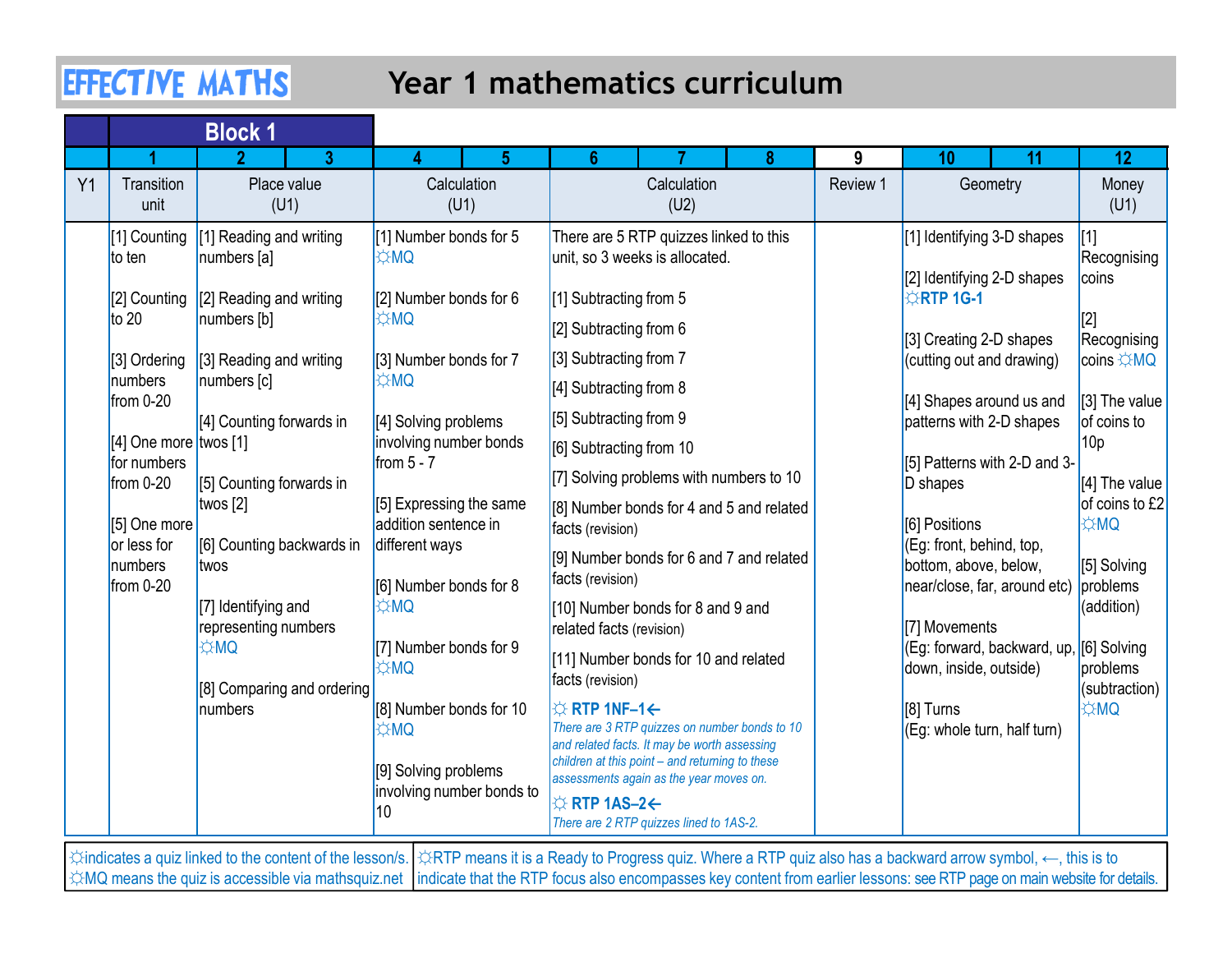## Year 1 mathematics curriculum

|           | <b>EFFECTIVE MATHS</b>                                          |                                                                |                          | Year 1 mathematics curriculum                                                           |   |          |                                          |          |                                                                                                |                                      |                                     |
|-----------|-----------------------------------------------------------------|----------------------------------------------------------------|--------------------------|-----------------------------------------------------------------------------------------|---|----------|------------------------------------------|----------|------------------------------------------------------------------------------------------------|--------------------------------------|-------------------------------------|
|           | 2                                                               | <b>Block 2</b><br>3 <sup>1</sup>                               |                          |                                                                                         | 6 |          | 8                                        | $\Omega$ | 10                                                                                             | 11                                   | 12 <sub>2</sub>                     |
| <b>Y1</b> | Place value<br>(U2)                                             | Calculation<br>(U3)                                            |                          | Calculation<br>(U4)                                                                     |   | Review 2 | <b>Statistics</b>                        |          |                                                                                                | Calculation<br>(U5)                  | Money<br>(U2)                       |
|           | [1] Reading/writing<br>numbers written in<br>numerals and words | [1] Number bonds<br>for ten (revision)<br>[2] Identifying      | [[2] Subtracting from 11 | [1] Making 11 in different ways                                                         |   |          | [1] Sorting shapes<br>[2] Sorting shapes |          | [2] Subtracting from 11-15<br>(revision)                                                       | [1] Making 11-15 (revision) [1] Coin | recognition<br>(revision)           |
|           | [2] Counting to and<br>from fifty in steps of<br>one and two    | missing numbers<br>$[3]$ Adding to                             |                          | [3] Solving problems (involving addition<br>facts for 11 and related subtraction facts) |   |          | [3] Subsets<br>[4] Combining sets        |          | [3] Adding single digit<br>numbers to make 16-18<br>[4] Subtracting from 16-18                 |                                      | Comparing<br>and ordering           |
|           | [3] Reading/writing<br>numbers to 70                            | numbers to ten and<br>related subtraction<br>facts (11-15) ☆MQ | [5] Subtracting from 12  | [4] Making 12 in different ways                                                         |   |          | [5] Intersections                        |          | [5] Adding single digit<br>numbers to 11-19 <del>☆MQ</del>                                     |                                      | coins<br>[3] Adding                 |
|           | [4] Counting to and<br>from seventy in                          | [4] Adding to<br>numbers to ten and<br>related subtraction     |                          | [6] Solving problems (involving facts for<br>12 and related subtraction facts)          |   |          | [6] Block graphs<br>[7] Block graphs     |          | numbers from 11 to 19<br><b>DM</b> 以                                                           | [6] Subtracting single digit         | amounts of<br>money<br><b>E</b> ☆MQ |
|           | steps of one and<br>two                                         | facts (11-20) ☆MQ<br>[5] Problem solving                       |                          | [7] Making 13 in different ways                                                         |   |          | [8] Block graphs and bar<br>charts       |          | [7] Number bonds for 20<br><b>OMC</b><br>[8] Number bonds for 20                               |                                      | Subtracting                         |
|           | [5] Identifying and<br>representing<br>numbers                  | linked to adding 1-<br>digit numbers to ten<br>(and related    | [8] Subtracting from 13  | [9] Making 14 in different ways                                                         |   |          | <b>E</b> ☆MQ Sorting diagrams            |          | and related facts ☆MQ<br>[9] Number bonds for 20                                               |                                      | amounts of<br>$ $ money (a)         |
|           | [6] Ordering and<br>comparing numbers [6] Problem solving       | subtraction facts)                                             | [10] Subtracting from 14 |                                                                                         |   |          |                                          |          | number bonds with 3<br>addends)                                                                | and related facts (including [5]     | Subtracting<br>amounts of           |
|           | to 70 ☆MQ                                                       | linked to adding 1-<br>digit numbers to ten<br>(and related    | [12] Subtracting from 15 | [11] Making 15 in different ways                                                        |   |          |                                          |          | [10] Solving problems -<br>number bonds for $20$ (a)                                           |                                      | $ $ money $(b)$<br> ☆MQ             |
|           |                                                                 | subtraction facts)<br>[7] Finding the<br>difference            | related facts            | ☆MQ Making 11-15 in different ways and                                                  |   |          |                                          |          | [11] Solving problems (b)<br><b>XMQ Making 16-20 in</b><br>different ways and related<br>facts |                                      | [6]<br>Recognising<br>notes         |

☼indicates a quiz linked to the content of the lesson/s. ☼RTP means it is a Ready to Progress quiz. Where a RTP quiz also has a backward arrow symbol, ←, this is to ☆MQ means the quiz is accessible via mathsquiz.net |indicate that the RTP focus also encompasses key content from earlier lessons: see RTP page on main website for details.